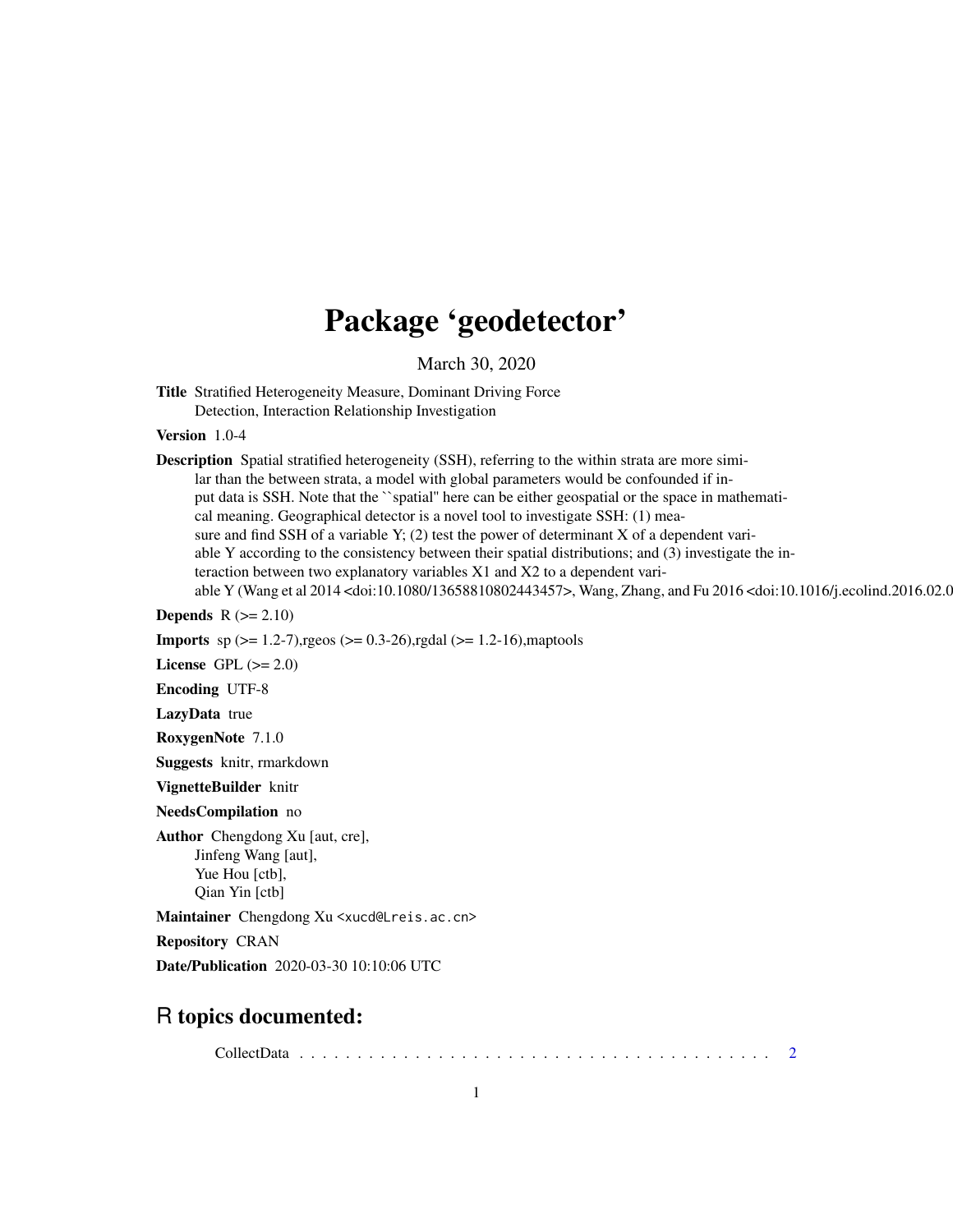<span id="page-1-0"></span>

|       | factor detector $\dots \dots \dots \dots \dots \dots \dots \dots \dots \dots \dots \dots \dots \dots \dots \dots$ |   |
|-------|-------------------------------------------------------------------------------------------------------------------|---|
|       |                                                                                                                   |   |
|       |                                                                                                                   |   |
|       |                                                                                                                   |   |
|       |                                                                                                                   |   |
|       |                                                                                                                   |   |
|       |                                                                                                                   |   |
| Index |                                                                                                                   | 8 |

CollectData *CollectData*

# Description

Including data for neural-tube birth defects (NTD) Y and suspected and environmental factor data, "elevation", "soil type", and "watershed".

# Usage

```
data("CollectData")
```
# Format

A data frame with 185 observations on the following 4 variables.

DiseaseData\_shp *DiseaseData\_shp*

# Description

Shapfile format data for the health effect layer.

# Usage

data("DiseaseData\_shp")

# Format

A SpatialPolygonsDataFrame with 189 observations.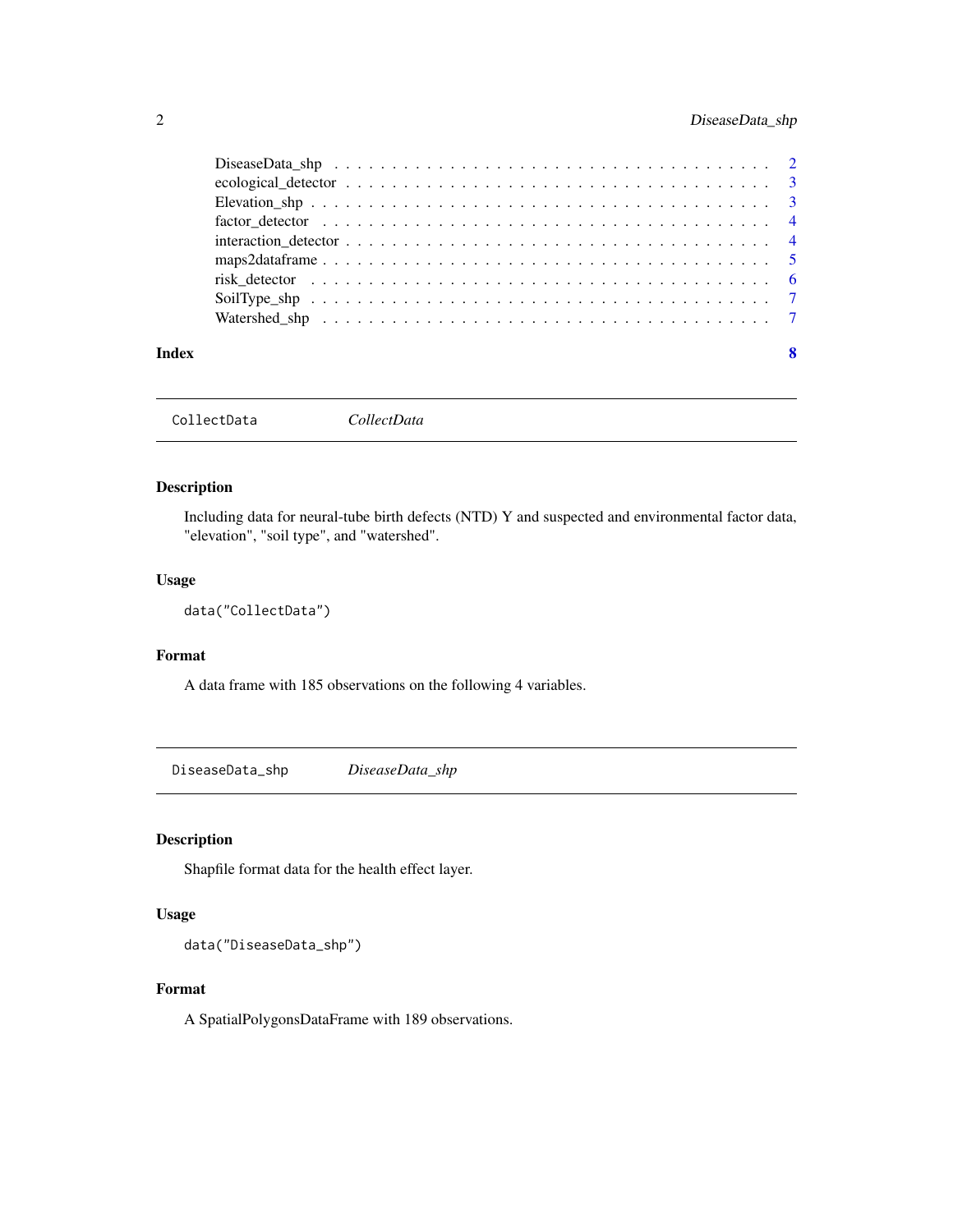<span id="page-2-0"></span>ecological\_detector *ecological detector*

#### Description

This function identifies the impact differences between two factors  $X1 - X2$ .

# Usage

ecological\_detector(y\_column, x\_column\_nn, tabledata)

# Arguments

| v_column    | The index or field name of explained variable column in input dataset.                       |
|-------------|----------------------------------------------------------------------------------------------|
| x_column_nn | The index or field name of explanatory variable (s) in input dataset.                        |
| tabledata   | The dataset (data frame) contains fields of explained variable and explanatory<br>variables. |

# Value

Results of ecological detector is the significance test of impact difference between two explanatory variables.

# Examples

```
data(CollectData)
ecological_detector("incidence",c("soiltype","watershed"),CollectData)
ecological_detector("incidence",c("soiltype","watershed","elevation"),CollectData)
```
Elevation\_shp *Elevation\_shp*

#### Description

Shapfile format data for the environmental factor layers, "elevation".

# Usage

```
data("Elevation_shp")
```
# Format

A SpatialPolygonsDataFrame with 7 observations.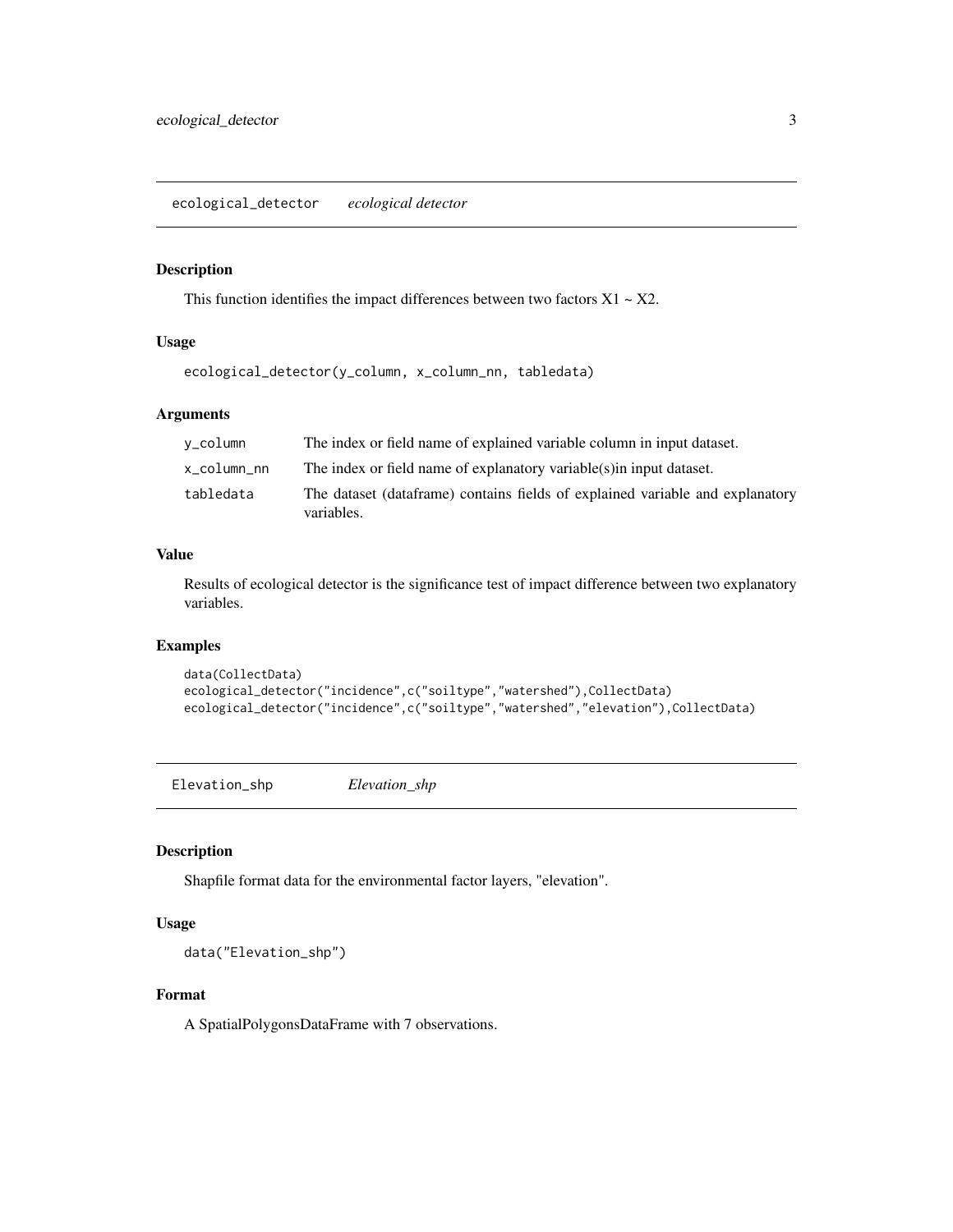<span id="page-3-0"></span>factor\_detector *factor detector*

# Description

The factor detector q-statistic measures the spatial stratified heterogeneity of a variable Y, or the determinant power of a covariate X of Y.

#### Usage

factor\_detector(y\_column, x\_column\_nn, tabledata)

# Arguments

| v_column    | The index or field name of explained variable in input dataset.                              |
|-------------|----------------------------------------------------------------------------------------------|
| x_column_nn | The index or the field name(s) of explanatory variable(s) in input dataset.                  |
| tabledata   | The dataset (data frame) contains fields of explained variable and explanatory<br>variables. |

# Value

Results of factor detector include q statistic and the corresponding p value.

#### Examples

```
data(CollectData)
factor_detector("incidence","soiltype",CollectData)
factor_detector(1,2,CollectData)
factor_detector (1,c(2,3,4),CollectData)
factor_detector ("incidence",c("soiltype","watershed"),CollectData)
```
interaction\_detector *interaction detector*

# Description

This function reveals whether the risk factors X1 and X2 (and more X) have an interactive influence on a disease Y.

#### Usage

```
interaction_detector(y_column, x_column_nn, tabledata)
```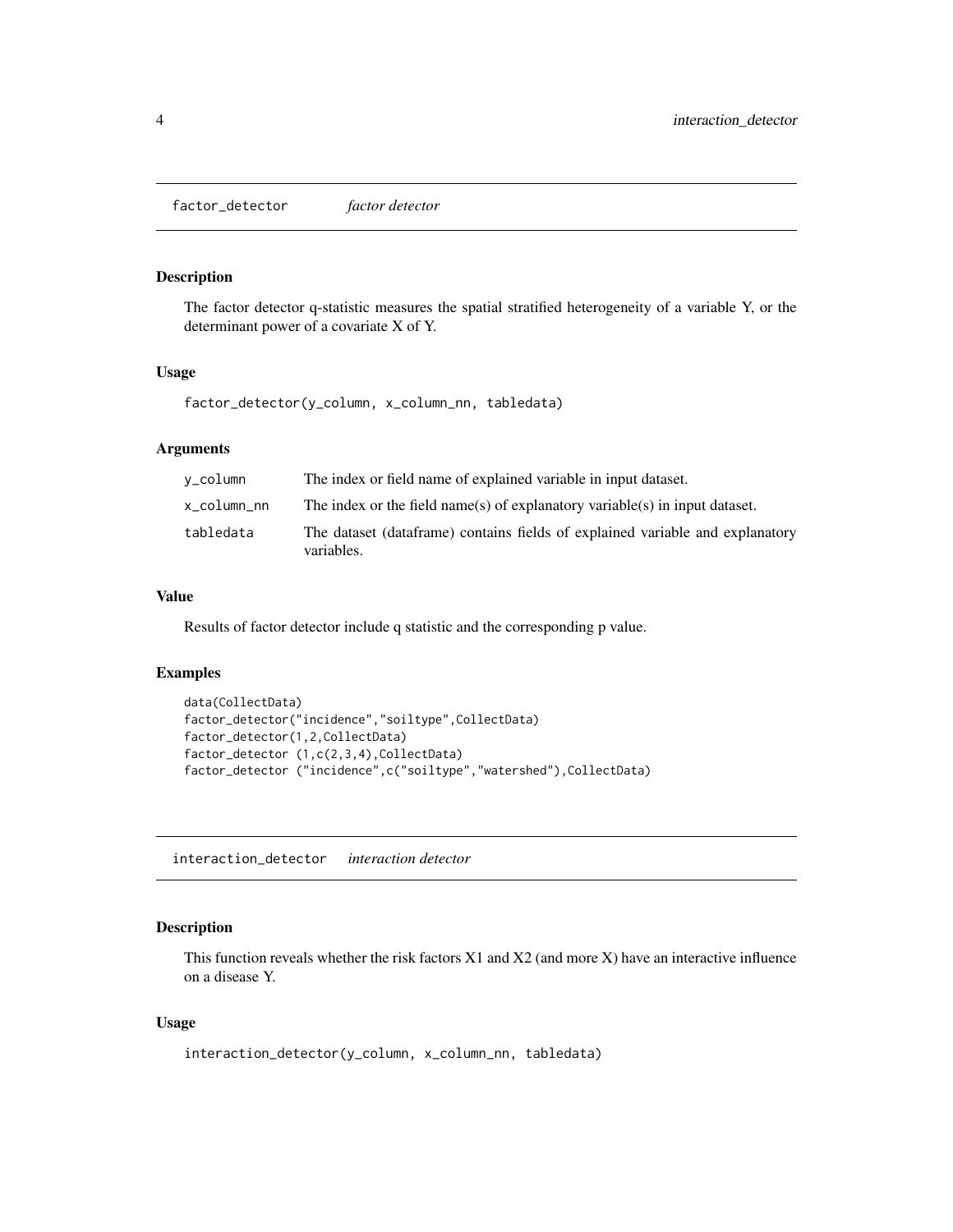# <span id="page-4-0"></span>maps2dataframe 5

#### Arguments

| v_column    | The index or field name of explained variable in input dataset.                             |
|-------------|---------------------------------------------------------------------------------------------|
| x_column_nn | The index or field name of explanatory variable(s) in input dataset.                        |
| tabledata   | The dataset (dataframe) contains fields of explained variable and explanatory<br>variables. |

# Value

Results of interaction detector include the interactive q satistic.

#### Examples

```
data(CollectData)
interaction_detector("incidence",c("soiltype","watershed"),CollectData)
interaction_detector("incidence",c("soiltype","watershed","elevation"),CollectData)
```
maps2dataframe *maps2dataframe*

# Description

This function transforms the information of varialbles from shipfiles to dataframe.

#### Usage

```
maps2dataframe(y_shp, x_shp_n, namescolomn)
```
# Arguments

| y_shp       | The shipfile(polygons or points) containing explained varialble in its attribute<br>table.                                                |
|-------------|-------------------------------------------------------------------------------------------------------------------------------------------|
| x_shp_n     | Shipfiles (polygons or points) containing explained variable in their attribute<br>tables.                                                |
| namescolomn | Field names which represent explained variable and explanatory variables, re-<br>spectively. The order correspond with y_shp and x_shp_n. |

# Value

dataframe transformed from shape files. If input data is shapefile format, the function named geoDetector can be used to transform from shapefile map to table format. Please note that, these shapefile layers should have the same projected coordinate system.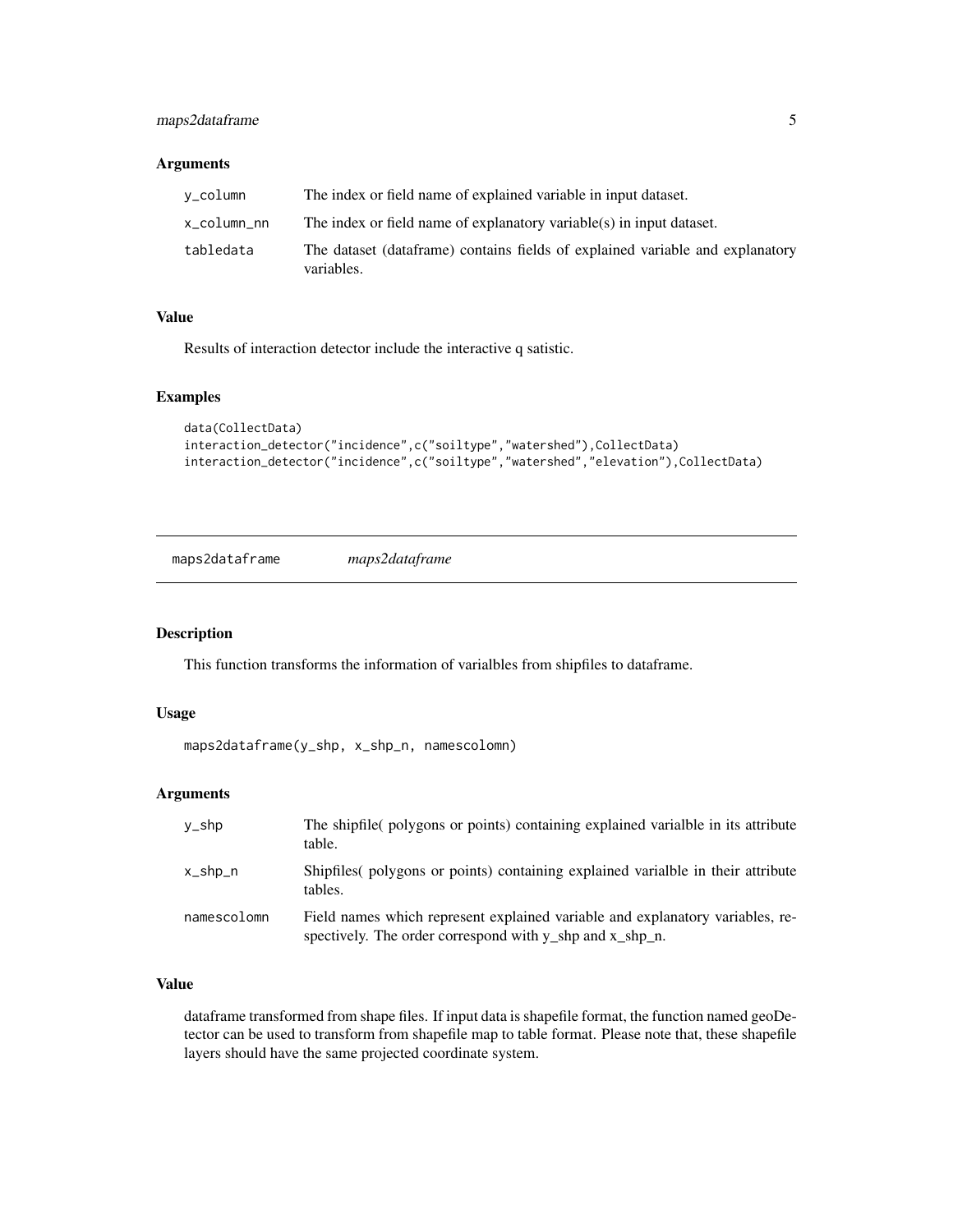### Examples

library(maptools)

```
data(DiseaseData_shp)
data(SoilType_shp)
data(Watershed_shp)
data(Elevation_shp)
CollectData2<-maps2dataframe(DiseaseData_shp,c(SoilType_shp, Watershed_shp,
                             Elevation_shp),namescolomn= c('incidence',
                             'soiltype', 'watershed', 'elevation'))
factor_detector("incidence","soiltype",CollectData2)
factor_detector(1,2,CollectData2)
factor_detector (1,c(2,3,4),CollectData2)
rst <- factor_detector ("incidence",c("soiltype","watershed"),CollectData2)
interaction_detector("incidence",c("soiltype","watershed"),CollectData2)
interaction_detector("incidence",c("soiltype","watershed","elevation"),CollectData2)
risk_detector("incidence","soiltype",CollectData2)
risk_detector(1,2,CollectData2)
risk_detector(1,c(2,3,4),CollectData2)
risk_detector("incidence",c("soiltype"),CollectData2)
ecological_detector("incidence",c("soiltype","watershed"),CollectData2)
ecological_detector("incidence",c("soiltype","watershed","elevation"),CollectData2)
```
risk\_detector *risk detector*

### Description

This function calculates the average values in each stratum of explanatory variable  $(X)$ , and presents if there exists difference between two strata.

#### Usage

risk\_detector(y\_column, x\_column\_nn, tabledata)

#### **Arguments**

| v_column    | The index or field name of explained variable in input dataset.                              |
|-------------|----------------------------------------------------------------------------------------------|
| x column nn | The index or field name of explanatory variable(s) in input dataset.                         |
| tabledata   | The dataset (data frame) contains fields of explained variable and explanatory<br>variables. |

#### Value

Results of risk detector include the means of explained variable in each stratum derived from an explanatory variable and the t-test for difference between two strata.

<span id="page-5-0"></span>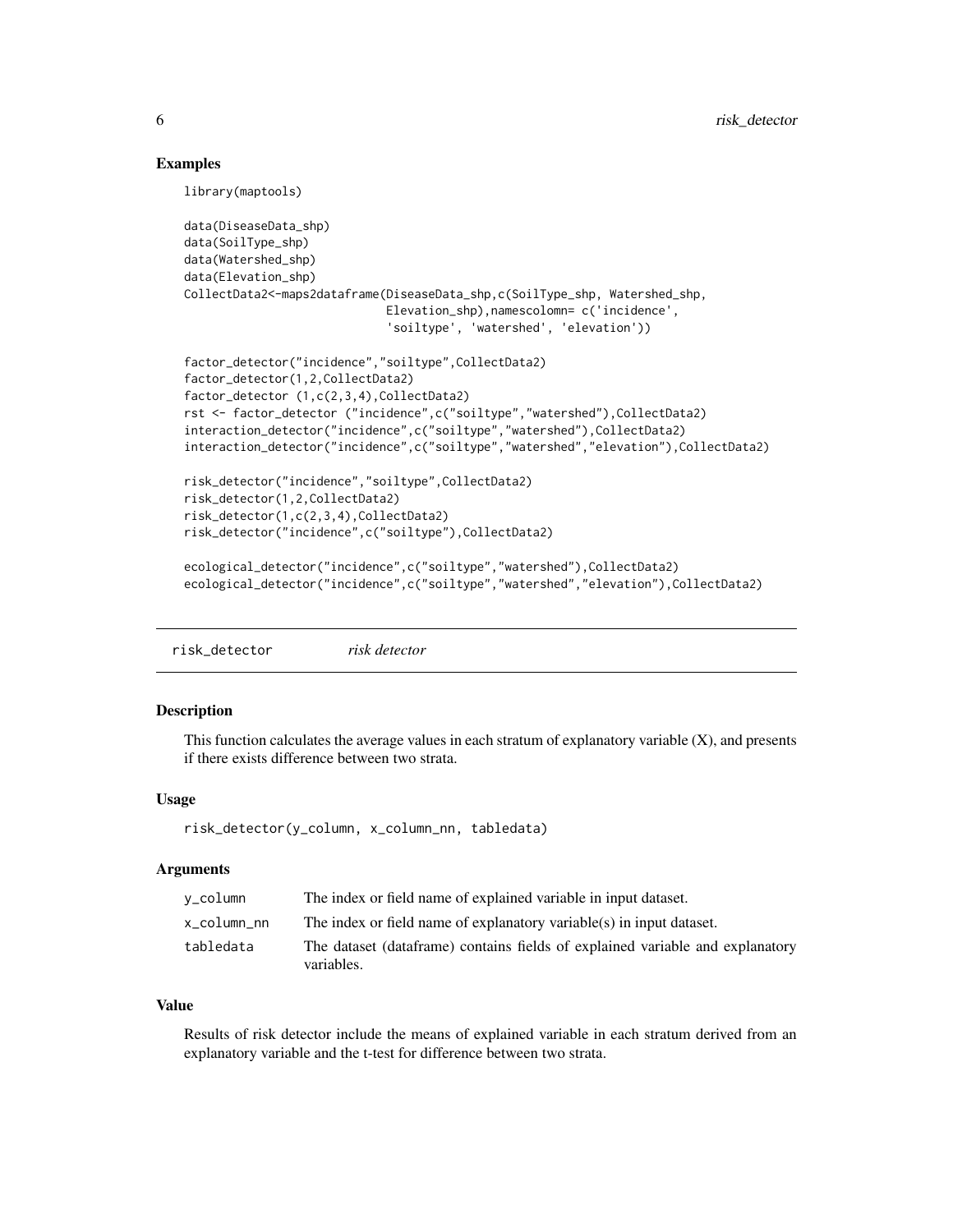# <span id="page-6-0"></span>SoilType\_shp 7

# Examples

```
data(CollectData)
risk_detector("incidence","soiltype",CollectData)
risk_detector(1,2,CollectData)
risk_detector(1,c(2,3,4),CollectData)
risk_detector("incidence",c("soiltype","watershed","elevation"),CollectData)
```
SoilType\_shp *SoilType\_shp*

#### Description

Shapfile format data for the environmental factor layers, "soilType".

#### Usage

data("SoilType\_shp")

# Format

A SpatialPolygonsDataFrame with 6 observations.

Watershed\_shp *Watershed\_shp*

# Description

Shapfile format data for the environmental factor layers, "watershed".

#### Usage

```
data("Watershed_shp")
```
# Format

A SpatialPolygonsDataFrame with 9 observations.